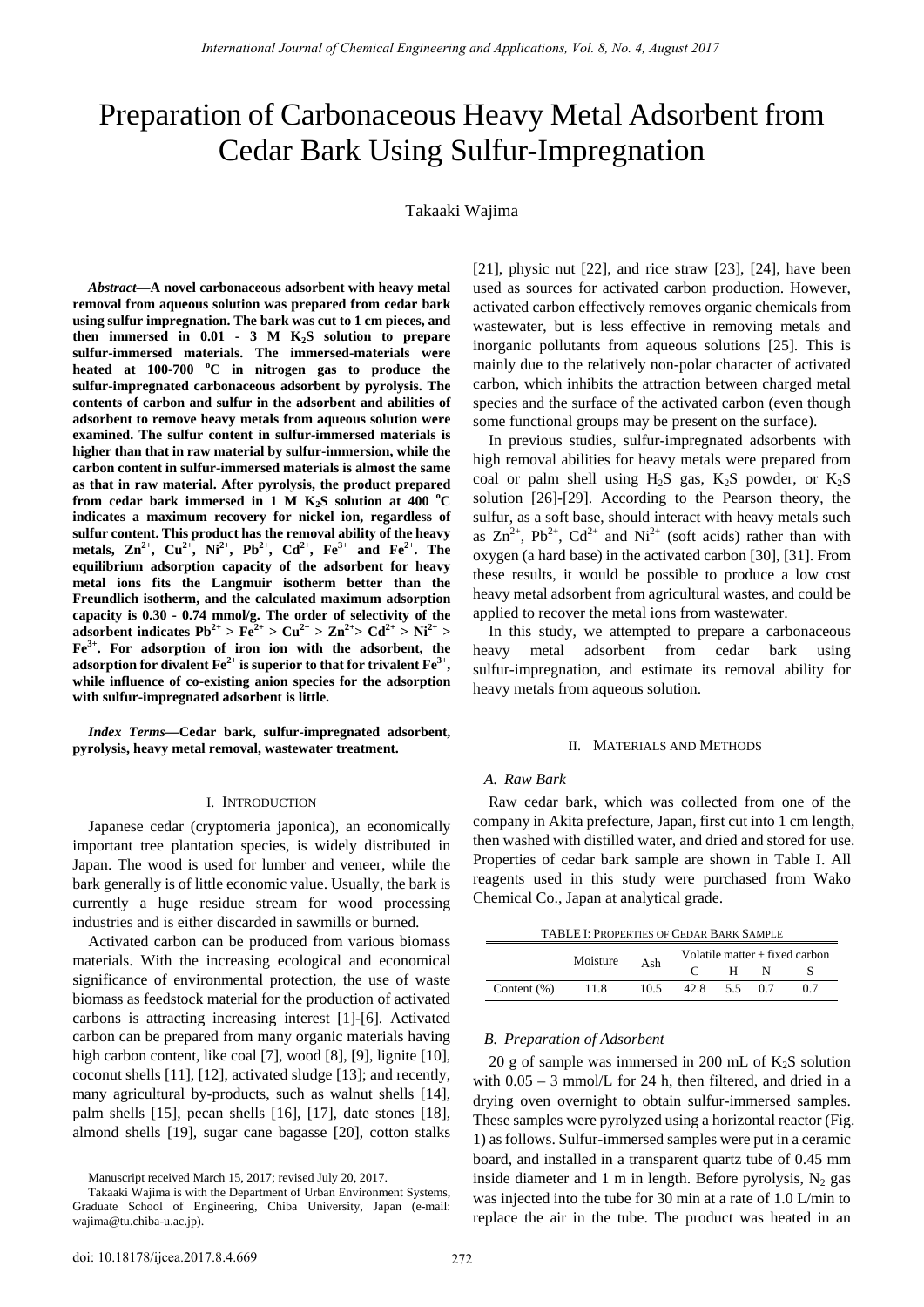electric furnace at  $100 - 700$  °C for 1 h, with a continuous flow of  $N_2$  gas at a rate of 1.0 L/min. After heating, the solid was cooled to room temperature with a steady  $N_2$  gas flow (1.0 L/min) in the tube, then washed with distilled water and dried in a drying oven overnight to obtain the sulfur-impregnated adsorbent (Product).



Fig. 1. Experimental apparatus.

The crystalline phases in the samples were identified using powder X-ray diffraction with monochromate Cu *Kα* radiation (Ultima IV, Rigaku, Japan). The contents of carbon and sulfur in the sample were analyzed by CHNS/O elemental analysis (2400II, Perkin Elmer, Japan). The abilities of the product for recovery of nickel ion from aqueous solution were examined as follows. 0.1 g of the sample was added to 10 mL of  $Ni(NO<sub>3</sub>)<sub>2</sub>$  solution with 10 mM in 50 mL centrifuged tube, and was shaken in a reciprocal shaker for 24 h. After shaking, the slurry was centrifuged, and the pH of the supernatant and the concentration of  $Ni^{2+}$  in the supernatant were measured using a pH meter (pH/Ion meter D-53, Horiba, Japan) and inductively coupled plasma emission analyzer (SPS 5510, SII Nanotechnology Inc., Japan), respectively. The recovery ratios of  $Ni<sup>2+</sup>$  were calculated using the following equation:

$$
R = \frac{M_0 - M_e}{M_0} \times 100
$$
 (1)

Here,  $R =$  Recovery ratio of Ni<sup>2+</sup> (%),  $M_0 =$  Initial concentration of  $Ni^{2+}$  in the solution (mg/L), and  $M_e =$ Measure concentration of  $Ni^{2+}$  in the solution (mg/L).

# *C. Heavy Metal Removal*

The adsorption capabilities of the products for heavy metals were examined.  $0 - 10$  mmol/L of  $\text{Zn}^{2+}$ ,  $\text{Cu}^{2+}$ ,  $\text{Ni}^{2+}$ ,  $Pb^{2+}$ ,  $Cd^{2+}$ ,  $Fe^{3+}$  and  $Fe^{2+}$  solutions were prepared with  $Zn(NO<sub>3</sub>)<sub>2</sub>$  • 6H<sub>2</sub>O, Cu(NO<sub>3</sub>)<sub>2</sub> • 3H<sub>2</sub>O, Ni(NO<sub>3</sub>)<sub>2</sub> • 6H<sub>2</sub>O,  $Pb(NO<sub>3</sub>)<sub>2</sub>$ , Cd(NO<sub>3</sub>)<sub>2</sub> · 6H<sub>2</sub>O, Fe(NO<sub>3</sub>)<sub>3</sub> · 9H<sub>2</sub>O, FeCl<sub>3</sub> ·  $6H_2O$  and FeCl<sub>2</sub>  $\cdot$  4H<sub>2</sub>O powders, respectively. 0.1 g of the product was added to 10 mL of heavy metal solution in a 50 mL centrifuge tube, and was shaken in a reciprocal shaker for 24 h. After shaking, the slurry was centrifuged, and the concentrations of heavy metal ions in the supernatant were analyzed to calculate the corresponding adsorption amounts  $(q_e \text{ (mmol/g)})$ :

$$
q_e = \frac{(M_0 - M_e) \bullet V}{w} \tag{2}
$$

Here, *V* is the volume of solution (L) and *w* is the weight of

sample (g).

### III. RESULTS AND DISCUSSION

#### *A. Sulfur-impregnated Adsorbent*

Effect of pyrolysis temperature on the properties of the product was examined.

Fig. 2 shows the XRD pattern of raw cedar bark, sulfur-immersed cedar bark immersed in 1 mol/L  $K_2S$ solution for 24 h, and the product pyrolyzed at  $100 - 700$  °C. The peaks of cellulose were indicated in cedar bark, sulfur-immersed cedar bark and the product pyrolyzed at 100 C and 200 °C, while those in the product pyrolyzed above 300°C are decreasing to indicate broad pattern. It means that cellulose structure was decomposed at pyrolysis above 300 <sup>o</sup>C to form amorphous structure in the product.



Fig. 2. XRD patterns of (a) cedar bark, (b) sulfur-immersed cedar bark, and the product pyrolyzed at (c)  $100\degree C$ , (d)  $200\degree C$ , (e)  $300\degree C$ , (f)  $400\degree C$ , (g)  $500\degree C$  ond (i)  $700\degree C$  $\mathcal{C}$ , (h) 600 °C and (i) 700 °C.



 Fig. 3. Contents of carbon and sulfur in cedar bark, sulfur-immersed cedar bark, and the product pyrolyzed at  $100 - 700$  °C.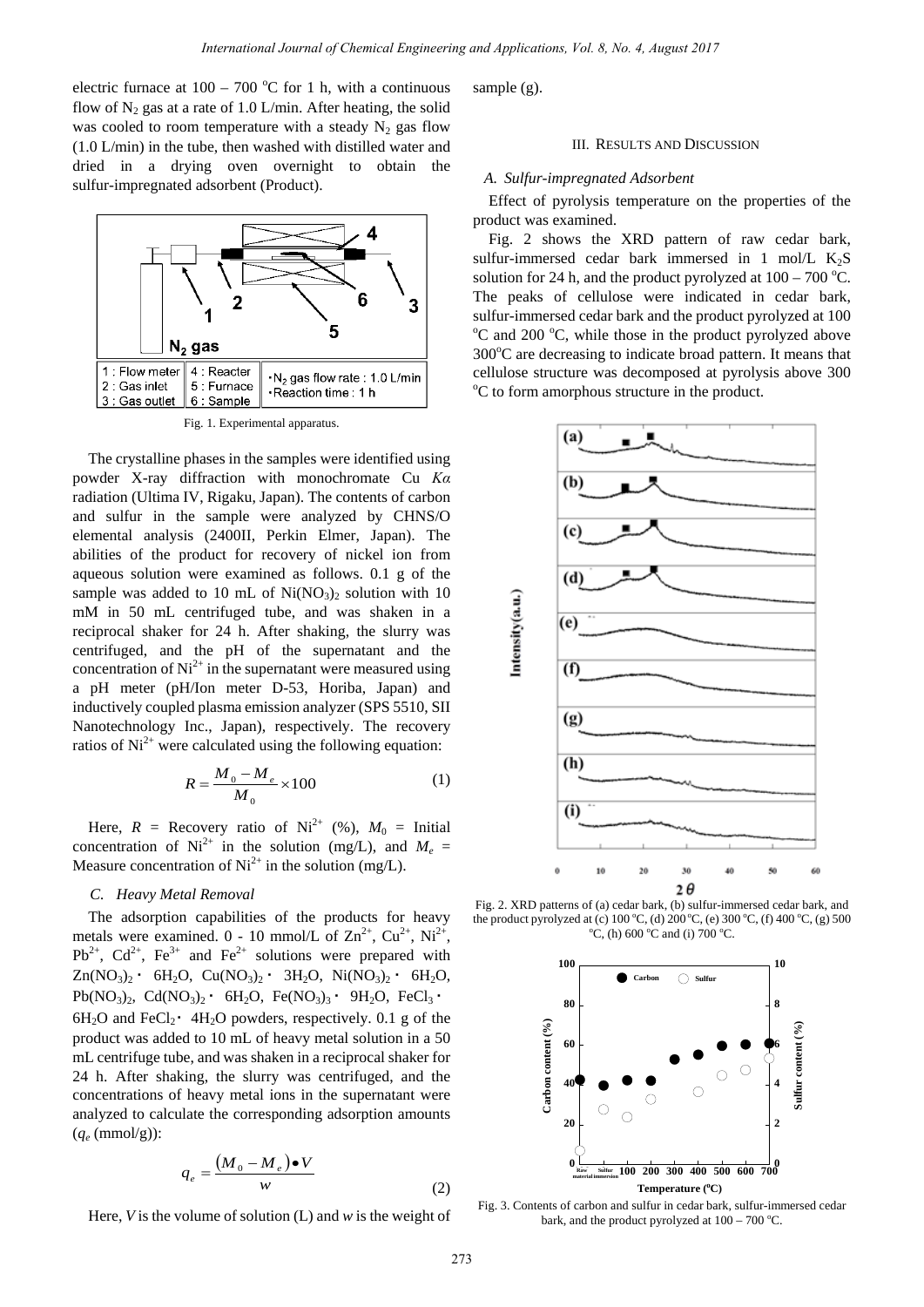Fig. 3 shows the contents of carbon and sulfur in cedar bark, sulfur-immersed cedar bark, and the product pyrolyzed at  $100$  -  $700$  °C. The contents of carbon and sulfur in raw cedar bark are 42.7 % and 0.7 %, respectively. The carbon content of the samples after sulfur-immersion and pyrolysis at 100 $\,^{\circ}$ C and 200 $\,^{\circ}$ C are almost same as those of raw cedar bark, while the products pyrolyzed above 300 °C are higher contents of carbon (50 - 60 %) than raw cedar bark. The sulfur content of the sample increase after sulfur immersion (almost 3 %), and gradually increase with increasing the pyrolysis temperature above 300 °C. It may be caused by the decomposition of organic matters, such as cellulose, as shown in Fig. 2, in the products by pyrolysis.

Fig. 4 shows the recovery of nickel using raw cedar bark, sulfur-immersed cedar bark, and the product pyrolyzed at 100 - 700 °C. Nickel recovery of raw cedar bark is 7.9 %, that of sulfur-immersed cedar bark is 55 %, and the product after pyrolysis at 100  $^{\circ}$ C, 200  $^{\circ}$ C and 300  $^{\circ}$ C are approximately 60 %. With increasing temperature of pyrolysis above 300  $^{\circ}$ C, nickel recovery of the products pyrolyzed at 400 °C is high (80 %), then decrease to approximately 40 %. The product pyrolyzed at 400 °C indicates the highest nickel recovery.



Fig. 4. Recovery of nickel ion using cedar bark, sulfur-immersed cedar bark, and the product pyrolyzed at 100 - 700 °C.

Effect of  $K_2S$  concentration on the properties of the product was examined.





Fig. 5 shows the contents of carbon and sulfur in the product pyrolyzed at 400 $\degree$ C from cedar bark immersed in 0 -3 mol/L  $K_2S$  solution for 24 h. With increasing  $K_2S$ concentration, carbon content decreases, while sulfur content increases.

Fig. 6 shows the recovery of nickel using the product pyrolyzed at 400 $\degree$ C from cedar bark immersed in 0 - 3 mol/L  $K_2S$  solution for 24 h. With increasing  $K_2S$  concentration to 1 mol/L, nickel recovery of the product increases, and above 1 mol/L, that of the product decreases.



Fig. 6. Recovery of nickel ion using the product pyrolyzed at 400 °C from cedar bark immersed in  $0 - 3$  mol/L K<sub>2</sub>S solution for 24 h.

From these results, the carbonaceous adsorbent with the highest ability for nickel recovery can be prepared from cedar bark by pyrolysis at 400 °C after immersion in 1 M  $K_2S$ solution.



Fig. 7. Adsorption isotherms of various heavy metal ions.

#### *B. Heavy Metal Adsorption*

The adsorption isotherms of various metal ions with the adsorbent, which was prepared by pyrolysis at 400 °C after immersion in 1 M  $K_2S$  solution, are shown in Fig. 7 and Fig. 8. In Fig. 7, the high adsorbed amount (approx.. 0.7 mmol/g) is confirmed for  $Pb^{2+}$ , the adsorbed amounts for  $Zn^{2+}$ ,  $Cu^{2+}$ ,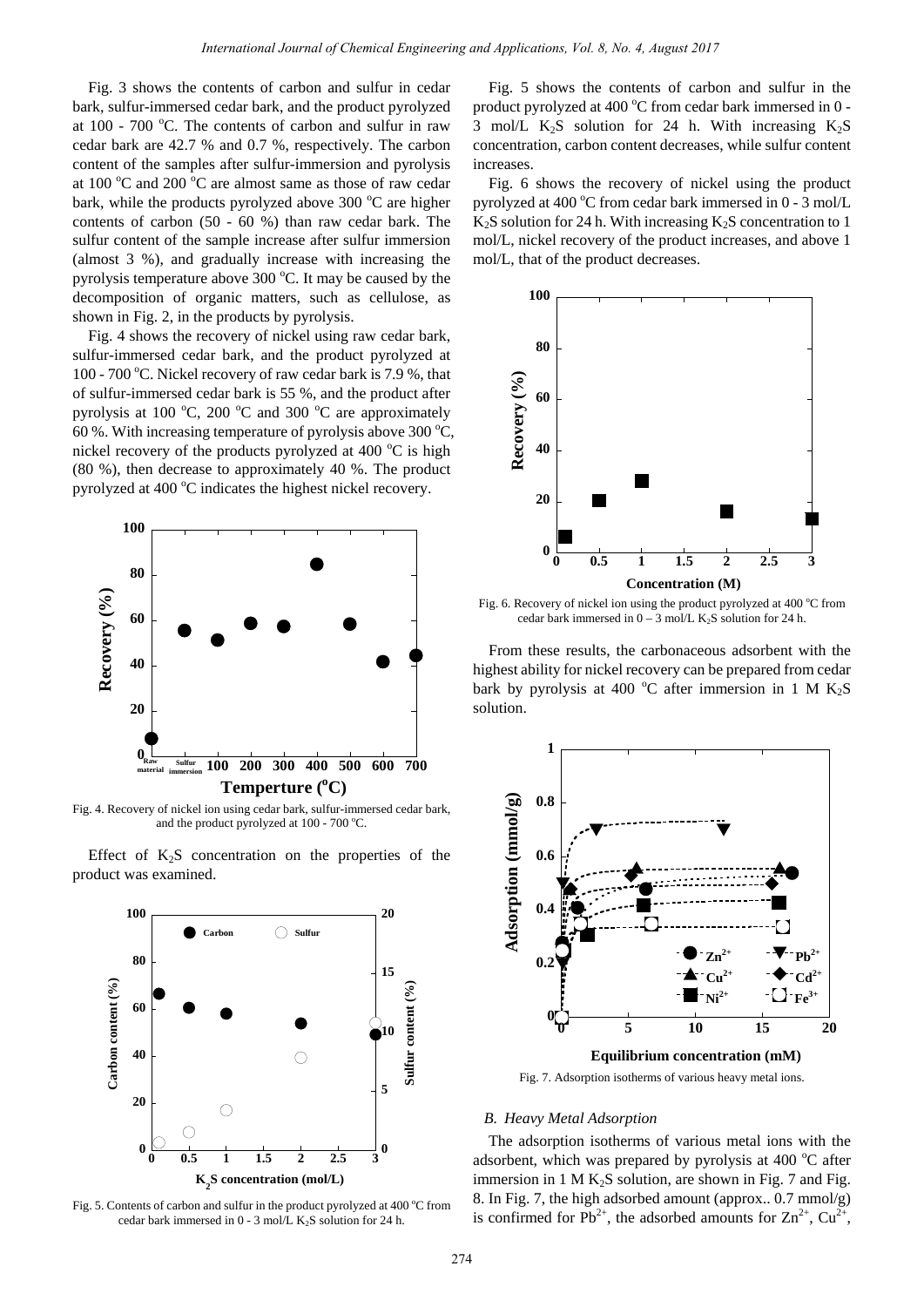and  $Cd^{2+}$ , are approximately 0.5 mmol/g, and the low adsorbed amounts for  $Ni^{2+}$  and  $Fe^{3+}$  are about 0.4 mmol/g and 0.3 mmol/g, respectively. In Fig. 8, the isotherms for three types of iron ion,  $Fe(NO<sub>3</sub>)<sub>3</sub>$ ,  $FeCl<sub>3</sub>$  and  $FeCl<sub>2</sub>$ , are compared. In the case of  $Fe(NO_3)$ <sub>3</sub> and  $FeCl_3$ , although different co-existing anions,  $NO_3^-$  and Cl<sup>-</sup>, are present in the solution, the adsorption behaviors for  $Fe^{3+}$  are almost same (about 0.3) mmol/g). In the case of  $FeCl<sub>3</sub>$  and  $FeCl<sub>2</sub>$ , the adsorption for divalent Fe<sup>2+</sup> (approx. 0.6 mmol/g) is superior to that for trivalent  $Fe<sup>3+</sup>$ .



Fig. 8. Adsorption isotherms of iron ion in  $Fe(NO<sub>3</sub>)<sub>3</sub>$ ,  $FeCl<sub>3</sub>$  and  $FeCl<sub>2</sub>$ solutions.

The adsorption behaviors of the product for metal ions are determined by the isotherm models. Several isotherm models are available to describe the equilibrium sorption distribution with the Langmuir and Freundlich models being commonly used to fit experimental data. The linear forms of the Langmuir and Freundlich models are given by:

$$
C_e / q_e = 1 / (Q_{\text{max}} \bullet K_L) + C_e / Q_{\text{max}} \tag{3}
$$

$$
\ln(q_e) = \ln(K_F) + (1/n) \bullet \ln(C_e) \tag{4}
$$

where  $q_e$  is the amount of metal ions adsorbed at equilibrium (mmol/g);  $Q_{max}$  (mmol/g) and  $K_L$  (L/mg) are Langmuir constants related to the maximum adsorption capacity corresponding to complete coverage of available adsorption sites and a measure of adsorption energy (equilibrium adsorption constant), respectively.  $K_F$  and *n* are Freundlich constants.

TABLE II: QMAX CALCULATED USING LANGMUIR MODEL FOR VARIOUS METAL IONS

|                                                              |  | $Zn^{2+}$ $Cu^{2+}$ $Ni^{2+}$ $Pb^{2+}$ $Cd^{2+}$ $Fe^{3+}$ |  |
|--------------------------------------------------------------|--|-------------------------------------------------------------|--|
| $Q_{max}$ (mmol/g) $0.55$ $0.56$ $0.45$ $0.74$ $0.50$ $0.34$ |  |                                                             |  |

TABLE III: QMAX CALCULATED FROM LANGMUIR MODEL FOR IRON IONS

|                    | Fe(NO <sub>3</sub> ) <sub>3</sub> | FeCl3 | FeCl <sub>2</sub> |
|--------------------|-----------------------------------|-------|-------------------|
| $Q_{max}$ (mmol/g) | 0.34                              | 0.30  | 0.68              |

For all metal ions, the correlation regression coefficients  $(R<sup>2</sup>)$  of Langmuir model ( $R<sup>2</sup> = 0.99 - 1.00$ ) indicate a better fitting than the Freundlich model ( $R^2 = 0.12 - 0.99$ ) and the maximum adsorption capacity of the product for various metal ions calculated from Langmuir model were given in Table II and Table III. The order of selectivity of the

adsorbent indicates  $Pb^{2+} > Fe^{2+} > Cu^{2+} > Zn^{2+} > Cd^{2+} > Ni^{2+} >$  $Fe<sup>3+</sup>$ , and the adsorbed amount for  $Fe<sup>2+</sup>$  is twice as high as that for  $Fe^{3+}$ .

### IV. CONCLUSION

The carbonaceous adsorbent with the removal ability for heavy metals can be prepared from cedar bark using pyrolysis followed by sulfur immerse treatment. The product prepared from cedar bark immersed in  $1 M K<sub>2</sub>S$  solution via pyrolysis at 400 $\degree$ C has a maximum ability for nickel ion recovery. This product has the removal ability of the heavy metals,  $Zn^{2+}$ ,  $Cu^{2+}$ ,  $Ni^{2+}$ ,  $Pb^{2+}$ ,  $Cd^{2+}$ ,  $Fe^{3+}$  and  $Fe^{2+}$ . The equilibrium adsorption capacity of the adsorbent for heavy metal ions fits the Langmuir isotherm better than the Freundlich isotherm, and the calculated maximum adsorption capacity is 0.30 - 0.74 mmol/g. The order of selectivity of the adsorbent indicates  $Pb^{2+} > Fe^{2+} > Cu^{2+} > Zn^{2+} > Cd^{2+} > Ni^{2+} >$  $Fe<sup>3+</sup>$ . For adsorption iron ion with the adsorbent, the adsorption for divalent  $\text{Fe}^{2+}$  is superior to that for trivalent  $Fe<sup>3+</sup>$ , while influence of co-existing anion species for the adsorption with sulfur-impregnated adsorbent is little. *International Journal of Chemical Andrea Contained Schemes in the state of Chemical Schemes in the Schemes Chemical Action Chemical Chemical Chemical Chemical Chemical Chemical Chemical Chemical Chemical Chemical Chemica* 

These results suggested that sulfur-impregnated adsorbent to apply for heavy metal removal from wastewater can be prepared from cedar bark.

#### ACKNOWLEDGMENT

This research was supported by the Environmental Research and Technology Development Fund (K113029) of the Ministry of the Environment, Japan, and JSPS KAKENHI (16K00609).

#### **REFERENCES**

- [1] F. Karaosmanoglu and E. Tetik, "Charcoal from the pyrolysis of rapeseed plant straw-stalk," *Energy Sources*, vol. 21, no. 6, pp. 503-510, May 1999.
- [2] S. L. Wu and K. Iisa, "Kinetics of NO reduction by black liquor char," *Energy & Fuel*, vol. 12, no. 3, pp. 457-463, Mar. 1998.
- [3] A. Bacaoui, A. Yaacoubi, C. Bennouna, A. Dahbi, J. Ayele, and M. Mazet, "Characterisation and utilisation of a new activated carbon obtained from Moroccan olive wastes," *Aqua*, vol. 47, no. 2, pp. 68-75, Apr. 1998.
- [4] R. U. Edgehill and G. Q. Lu, "Adsorption characteristics of carbonized bark for phenol and pentachloriphenol," *Journal of Chemical Technology and Biotechnology*, vol. 71, no. 1, pp. 27-34, Jan. 1998.
- [5] N. Tancredi, T. Cordero, J. Rodriguez-Mirasol, and J. J. Rodriguez, "Activated carbons from eucalyptus wood. Influence of the carbonization temperature," *Separation Science and Technology*, vol. 32, no. 6, pp. 1115-1126, Aug. 1997.
- [6] C. C. Valenzuela, S. V. Gomez, A. J. Hernandez, and G. A. Bernalte, "Use of waste matter after olive grove pruning for the preparation of charcoal. The influence of the type of matter, particle size and pyrolysis temperature," *Bioresource Technology*, vol. 40, no. 1, pp. 17-22, Jun. 1992.
- [7] D. Cuhadaroglu and O. A. Uygun, "Production and characterization of activated carbon from a bituminous coal by chemical activation," *African Journal of Biotechnology,* vol. 7, no. 20, pp. 3703–3710, Oct. 2008.
- [8] L. Khezamiet, A. Chetouani, B. Taouk, and R. Capart, "Production and characterization of activated carbon from wood components in powder: Cellulose, lignin, xylan," *Powder Technology,* vol. 157, no. 1-3, pp. 48–56, Sep. 2005.
- [9] C. Srinivasakannan and M. Z. A. Bakar, "Production of activated carbon from rubber wood sawdust," *Biomass & Bioenergy,* vol. 27, no. 1, pp. 89–96, Jul. 2004.
- [10] N. Pasadakis, G. Romanos, V. Perdikatsis, and A. E. Foscolos, "The production of activated carbons using Greek lignites by physical and